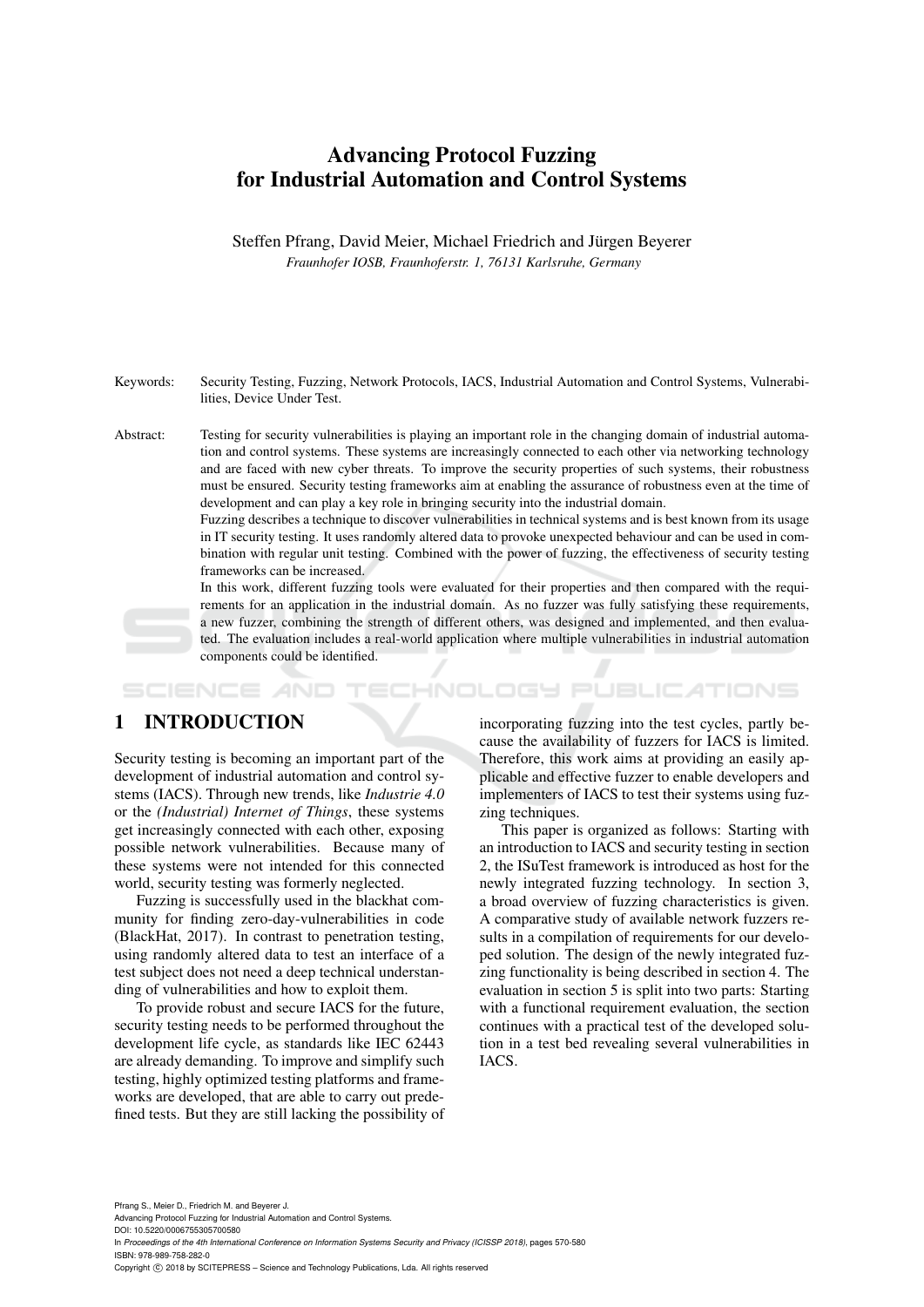### $\overline{2}$ **BACKGROUND & RELATED WORK**

This section gives a short introduction on the topics addressed in this paper. It briefly describes the current state of industrial automation and security testing of industrial systems. It also describes requirements for industrial security testing, as well as an example for a testing framework fulfilling these requirements. The background is concluded by presenting the basics of fuzzing in security research.

#### $2.1$ **Industrial Automation and Control Systems**

The modern industry landscape shows a high degree of automation enabled by industrial automation and control systems. Nowadays, they are connected via network technology to enable the exchange of control and production data to increase the efficiency of the automation processes. This increasing interconnectivity is made possible by the introduction of standard IT network technology in the industrial domain. The old, proprietary bus systems are replaced by communication protocols based on Ethernet. But, as the industrial domain still has special requirements, specialized protocols need to be used, that are able to, for example, provide real-time communication. Examples for such protocols are Profinet (PNIO) or EtherCAT. All of these established industrial Ethernet protocols have in common that they were designed with no security considerations in mind. This makes networks built on these protocols vulnerable and puts importance on the security properties of the individual devices used in these networks.

#### **Security Testing for IACS**  $2.2$

Security testing is used to reveal vulnerabilities of a system. For this, the Device under Test (DuT) is examined in a test bed. The DuT is provided with input by a testing system and its reaction and behavior (output) is evaluated. When an unexpected reaction is registered, further examination is used to determine which kind of problem was encountered and if this problem is caused by a vulnerability.

When security testing is performed without knowledge about the inner state or function of the DuT, this is called *black box testing*. The testing can be further classified into *positive*, providing the system with input that should lead to an expected reaction, and negative testing, where the system is provided with unexpected input and is expected to maintain normal functionality.

Vulnerabilities can be classified by their origin as elaborated in (Pfrang et al., 2017): Vulnerabilities that originate from the *design*, the *implementation* and from the *configuration* of a system.

Based on the IEC 62443 standard on industrial security, the ISASecure EDSA (Embedded Device Security Assurance) certification program (ISA Security Compliance Institute (ISCI), 2016) is a well-known standard in the industry and intended for the testing of IACS. It includes multiple areas of requirements, including secure development (SDA-E), functional security (FSA-E) and device robustness testing (ERT). For the device robustness testing, the Communication Robustness Testing (CRT) defines test cases for multiple network protocols.

The special requirements and conditions of the industrial domain, as described in the previous section, need to be thoroughly considered in the security testing of IACS, as well as requirements originating from security standards like the ISASecure EDSA. In (Pfrang et al., 2017), we gave an overview of multiple security testing frameworks intended for the application in the IACS domain, formulated key requirements and, finally, introduced ISuTest, a new and modular security testing framework for IACS that is intended to fulfill these requirements.

### 2.2.1 Industrial Security Testing Requirements

Following a review of existing security testing systems and test specification from standards like the IEC 62443, we formulated key requirements for an industrial security testing system. Such a system needs to be able to test arbitrary IACS for vulnerabilities (I), independent from type, manufacturer or technologies used in the IACS. The system also needs to be modu $lar$  and extensible  $(II)$  to account for future application within these evolving technologies. The modularity includes the possibility to test different network protocols in different layers (IIa) and to test the different possibilities of input and output of data an IACS has (IIb). The results of such tests need to be evaluated with suitable methods (IIc). Another important requirement is a precise way to describe security tests through declarative test scripts (IIIa) that allow for an arbitrary combination of input and output handling (IIIb), as well the evaluation of the result against an expected behavior (IIIc). As there is the necessity to execute a high number of individual tests, the system needs to support the fully automated execution of tests (IIId) that also need to be reproducible (IIIe).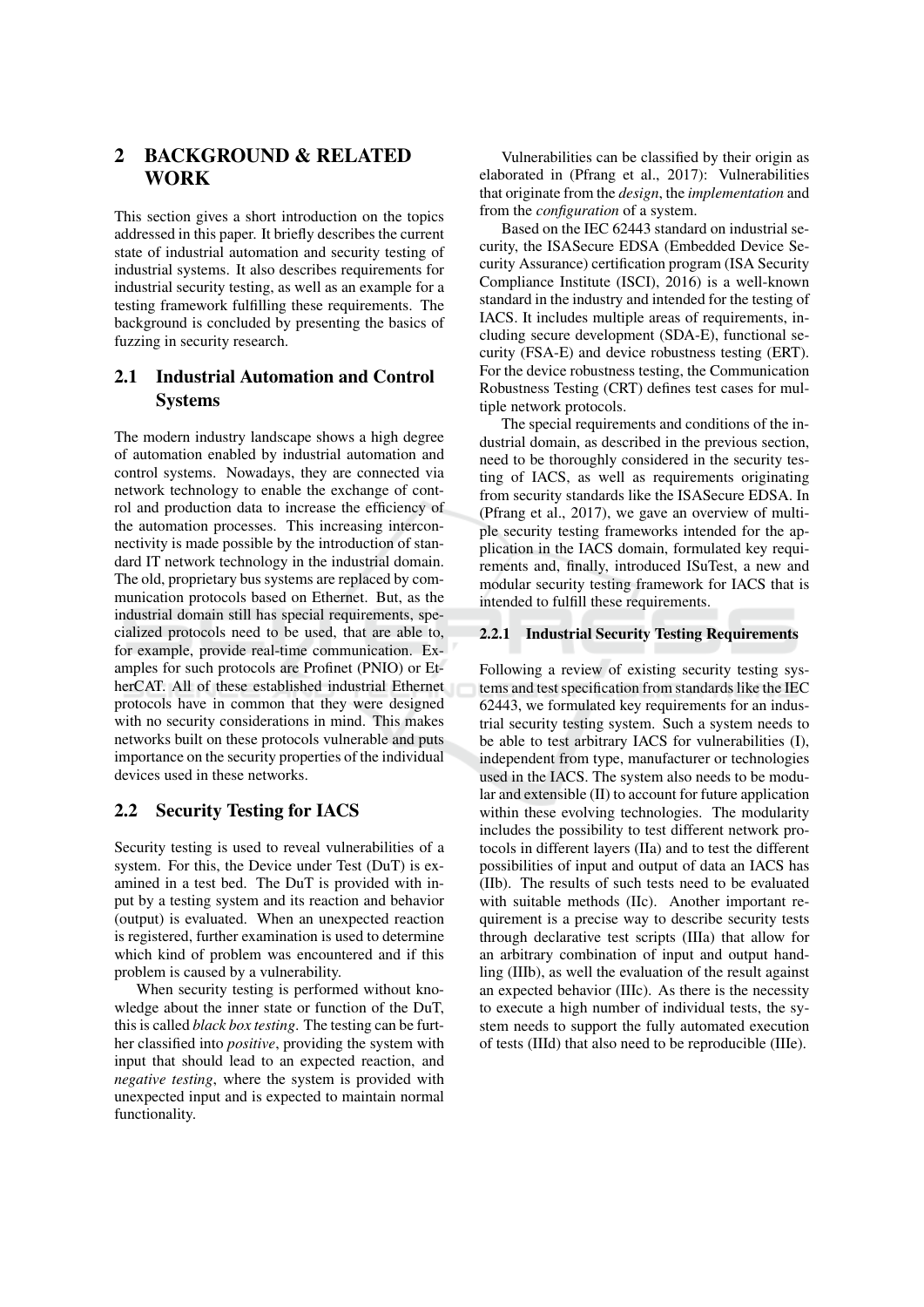### 2.2.2 ISuTest Framework

The ISuTest framework is a novel security testing framework for IACS that is intended to fullfill the requirements presented in the previous section. ISuTest is a highly modular security testing framework that is adaptable to different test environments and scenarios. It is able to incorporate different technologies and therefore able to test systems of very different forms.



As shown in figure 1, the core of the framework is formed by the scanner, handling the whole testing logic, and the result component that is responsible for the creation of final test results. The extensible part of the framework is consisting of *test scripts*, *modu*les and evaluations. Test scripts specify individual test cases, including preparation, execution and result evaluation. The test scripts rely on modules to test systems and are executed by the scanner. These modules provide the functionality to interact with a DuT, independent of the used communication technology. For the creation of results, different evaluators can then interpret the reaction of the DuT to detect malfunctions and vulnerabilities. The framework is compatible with the OpenVAS Scanner Protocol and can therefore be used with this vulnerability scanner.

#### **Fuzzing**  $2.3$

Fuzzing characterizes a negative testing methodology driven by random alteration of inputs. The test subject is tested by providing predominantly invalid, unexpected input to it. This approach is highly automatable and offers a high chance of finding unknown vulnerabilities since it explores unexpected input. But fuzzing can only cover a small subset of all possible input in a feasible amount of time. Consequently, one of the main goals is to select the fuzzed data as efficiently as possible, so that the fuzzed data covers a subset with as high probability for detecting vulnerabilities.



Figure 2: The phases of a fuzzing process.

The fuzzing process, as shown in figure 2, is divided into three phases: Generation of data, transmission of data and monitoring the DuT. Data is created and altered by the fuzzer. The alteration of the data should ensure that the data is still processed by the test subject, i.e. the alterations should not destroy the format completely. Altered data is transmitted to the test subject via arbitrary interfaces. Whilst being tested, the subject is monitored in order to detect anomalies in its behaviour. Detection of crashes, unavailable services or unexpected behaviour is an evidence for a successful fuzzing test.



In this section, we provide a terminology for the classification of properties of fuzzers. We then conduct a comparative study of available fuzzers and motivate why there is the need of a new fuzzer for IACS.

#### **Classification of Fuzzers**  $3.1$

In order to compare different approaches and types of fuzzers, it is useful to describe each of them using orthogonal categories. In the following, we present four categories to characterize fuzzers which are derived from (Sutton et al., 2007) and (McNally et al., 2012): Input crafting, operation mode, extensibility and organizational features.

### 3.1.1 Input Crafting

Crafting of fuzzed input data is realizable in many different ways. Depending on the scenario, data is either generated based on knowledge about the data format or *mutated* during transmission. Additionally, a fuzzer either generates the input data whilst testing the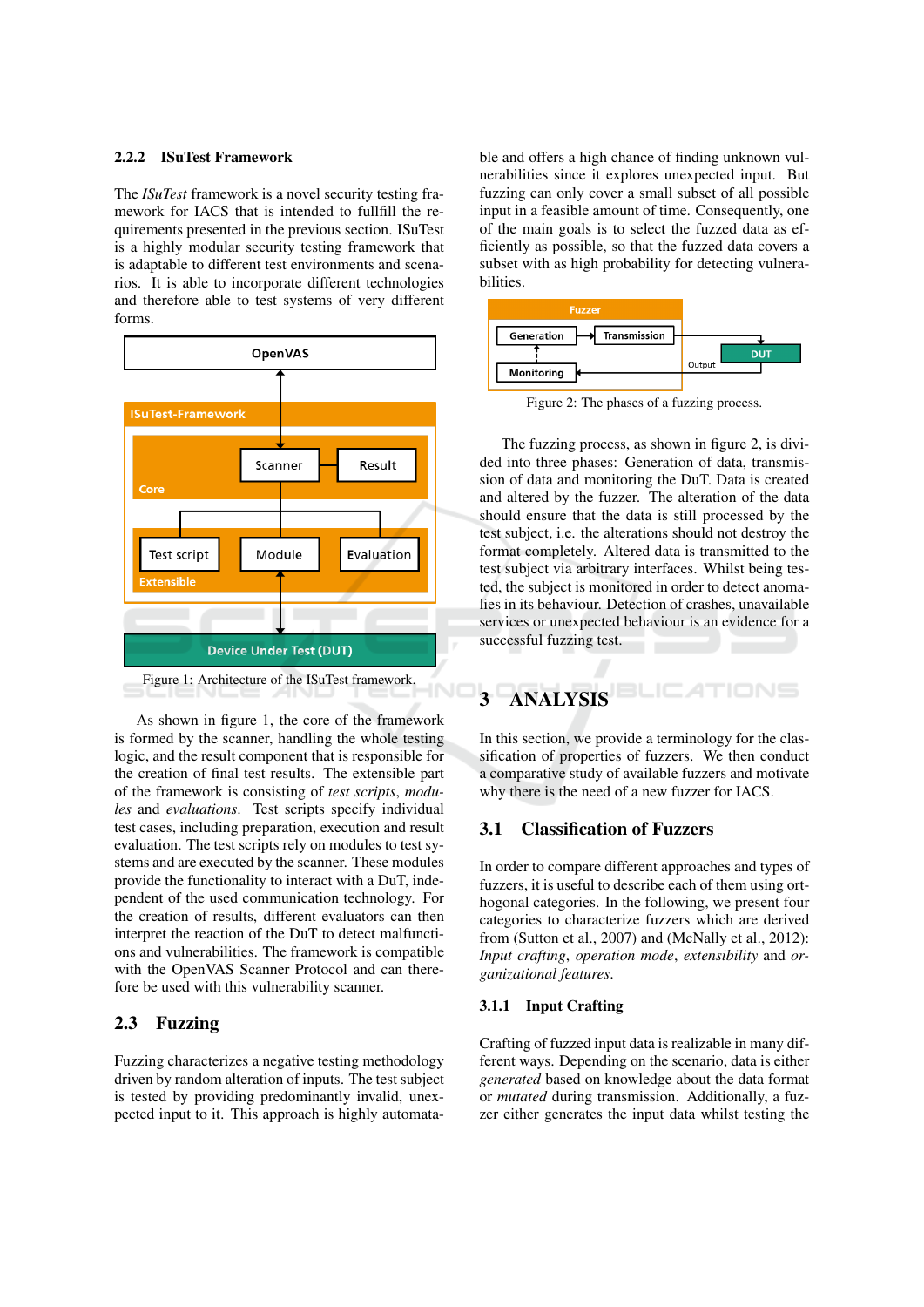DuT (online) or precomputes the fuzzed data (offline). The main reasons for offline generation of data are timing requirements of real time components used in IACS.

### 3.1.2 Operation Mode

In order to fuzz stateful protocols efficiently, the fuzzer must track the state of the protocol being tested. Rearranging fuzzers are sometimes referred to as behavioural fuzzers. They do not fuzz data but data sequences which can trigger a different kind of faults in the DuT compared to the data fuzzing. Rearranging fuzzing is only relevant for stateful protocols because stateful protocols can have a wrong order of valid data. Adaptive fuzzers use the reaction of the DuT for adjusting their input in order to increase the probability of provoking an anomaly. If fuzzers are equipped with special means to monitor IACS outputs other then Ethernet-based ones, they provide IACS monitoring.

### 3.1.3 Extensibility

This category deals with the extensibility of the fuzzer. If a fuzzer is learning, it is able to extend its knowledge of protocols and data structures automatically by observing a given communication record. In contrast, other fuzzers rely on Expert knowledge. Some fuzzers are tailored to a set of specific protocols. Others offer the opportunity to extend the protocol knowledge. From a technical point of view, it is important on which network layer of the ISO/OSI model (Zimmermann, 1980) the fuzzers are based. There are three common options for network fuzzers: Ethernet (layer 2), IP (layer 3) or TCP/UDP (layer 4). Particularly, if protocols need to be extended or learned, an Ethernet-based protocol cannot be implemented in an IP-based fuzzer.

### 3.1.4 Organizational Features

Some organizational features are listed in this category. They are particularly important if an existing solution should be extended. So here is listed whether the *source code* of the fuzzer is available online and under which *license* it can be used. Additionally, if known, the programming *language* and the time of the *last update* of the fuzzer are registered.

#### $3.2$ **Comparative Study of Fuzzers**

Based on the classification provided in section 3.1, we performed a comparative study on available fuzzers. The results are presented in table 1 and described in this section. The selection criteria for the studied fuzzers were the following: All fuzzers are either open source or were described comprehensively in scientific papers. Additionally, all fuzzers provide the possibility to create fuzzed network packets.

Two learning fuzzers, *Pulsar* (Gascon et al., 2015) and *AutoFuzz* (Gorbunov and Rosenbloom, 2010). use machine learning algorithms to infer the finite automaton of a stateful packet and heavily depend on the completeness of provided data. While AutoFuzz is not maintained since 2010, Pulsar got recent updates. Nevertheless, Pulsar crashed in our tests when using it with other data then with the included examples. The maintainers confirmed this behaviour.

The General Purpose Fuzzer (GPF) learns protocol formats from recorded traffic and displays the protocol format in a human-readable way. Based on the graphical representations, the fuzzer is configurable to alter the displayed data.

Lzfuzz (Bratus et al., 2008) uses the General Purpose Fuzzer (GPF) as its fuzzing engine. It uses a compression algorithm to learn data structures and fuzzes data mutatively as a man in the middle when the data is transmitted. Lzfuzz can monitor the DuT, but does not offer generative and rearranging fuzzing.

An example for a commercial fuzzing framework is Peach (Peach Fuzzer Website, 2016). It is providing the ability to define data formats and fuzzing scenarios in a xml format. It is available in an open-source community edition with a reduced subset of functions. The code of Peach is written in C#.

Another unmaintained fuzzing framework using data and protocol definitions based on xml is Snooze (Banks et al., 2006), which is a research prototype developed in 2006.

A popular fuzzing framework, which has been extended by several research projects, is Sulley (Amini and Portnoy, 2007). It has not been maintained since the year 2007 but extended in various projects to adapt it to certain test scenarios. Sulley offers stateful fuzzing of network protocols, using block-based definitions to craft data packets and applying an inexpandable set of heuristics to alter said data. The Sulley framework only offers TCP and UDP as transport protocols, whereas IACS often use Ethernetbased protocols. Monitoring of the DuT is supported by Sulley with automated logging of network traffic and storing it. After every fuzzing step, Sulley resets the connection and iterates through its monitors before continuing fuzzing the DuT in order to ensure a well-defined state of the DuT before sending fuzzed data. This feature is not configurable and causes a low testing rate of one fuzzed data packet per second. Sulley uses an outdated data format to illustrate the proto-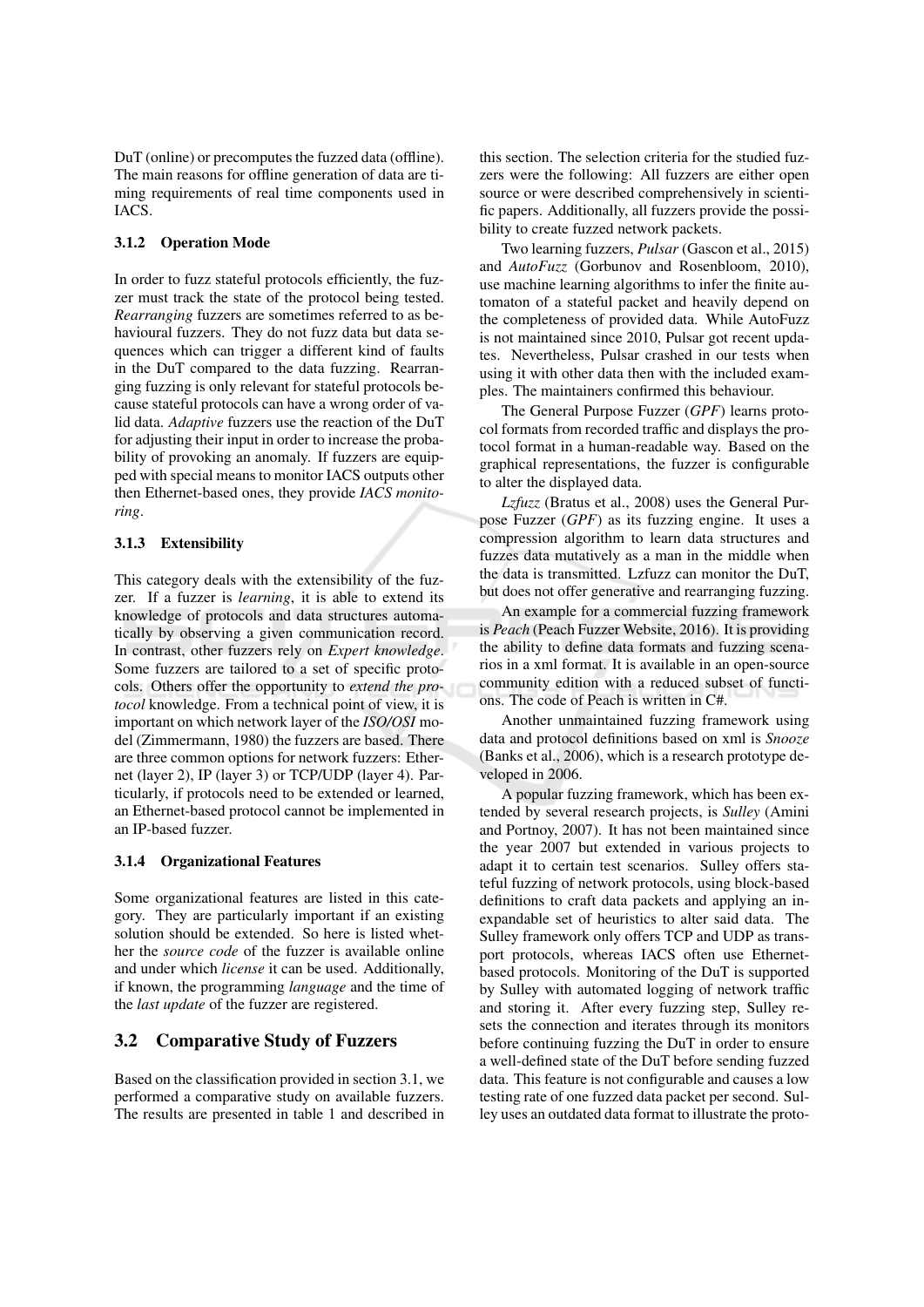|                       | Pulsar       | Autofuzz       | GPF          | <b>Istuzz</b> | $P_{eqcl}$     | $S_{\bm n_{\bm O_{\bm O_{\bm Z}}\bm e}}$ | $\delta$ uley     | ProFuzz        | NTF            | PropFuzz       | Ideal          |
|-----------------------|--------------|----------------|--------------|---------------|----------------|------------------------------------------|-------------------|----------------|----------------|----------------|----------------|
| <b>Input crafting</b> |              |                |              |               |                |                                          |                   |                |                |                |                |
| Generative            | $\checkmark$ |                | $\checkmark$ |               | $\checkmark$   | $\checkmark$                             | $\checkmark$      | $\checkmark$   | $\checkmark$   |                | $\checkmark$   |
| Mutative              |              | ✓              | ✓            | $\checkmark$  |                |                                          |                   |                |                | $\checkmark$   |                |
| Online                | $\checkmark$ | ✓              |              | $\checkmark$  | $\checkmark$   | $\checkmark$                             | $\checkmark$      | $\checkmark$   | $\checkmark$   | $\checkmark$   | $\checkmark$   |
| Offline               |              |                | $\checkmark$ |               | $\checkmark$   |                                          |                   |                |                | $\checkmark$   | $\checkmark$   |
| <b>Operation mode</b> |              |                |              |               |                |                                          |                   |                |                |                |                |
| Stateful              |              | ✓              |              |               | $\checkmark$   | $\checkmark$                             | $\checkmark$      |                | $\checkmark$   |                | $\checkmark$   |
| Rearranging           | $\checkmark$ |                |              |               | $\checkmark$   | $\checkmark$                             |                   |                |                |                | $\checkmark$   |
| Adaptive              |              | $\checkmark$   |              | $\checkmark$  |                |                                          |                   |                | $\checkmark$   |                | ✓              |
| IACS monitoring       |              |                |              |               |                |                                          |                   |                |                | $\checkmark$   | $\checkmark$   |
| <b>Extensibility</b>  |              |                |              |               |                |                                          |                   |                |                |                |                |
| Learning              | $\checkmark$ | $\checkmark$   | $\checkmark$ | $\checkmark$  |                |                                          |                   |                | $\checkmark$   | $\checkmark$   | $(\checkmark)$ |
| Expert Knowl.         |              |                | $\checkmark$ |               | $\checkmark$   |                                          | $\checkmark$      |                | $\checkmark$   |                | $\checkmark$   |
| Protocol extens.      | $\sqrt{2}$   | ✓              | ✓            |               | $\checkmark$   |                                          | ✓                 |                |                | ✓              | $\checkmark$   |
| ISO/OSI layer         | 3            | $\overline{4}$ | 3            | 3             | $\overline{2}$ | $\overline{4}$                           | $\overline{4}$    | $\overline{c}$ | $\overline{4}$ | $\overline{4}$ | $\overline{2}$ |
| Organizational        |              |                |              |               |                |                                          |                   |                |                |                |                |
| Source code           | $\checkmark$ | $\checkmark$   | $\surd\,1$   | ÷             | $\checkmark$   |                                          | ✓                 | ✓              |                |                | $\checkmark$   |
| License               | <b>BSD</b>   | n/a            | <b>GPL</b>   |               | <b>MIT</b>     | $\overline{\phantom{a}}$                 | <b>GPL</b>        | <b>GPL</b>     |                |                | Open           |
| Language              | Pyth./R      | Java           | Pyth.        | n/a           | C#             | Pyth.                                    | Pyth.             | Pyth.          | Pyth.          | Pyth.          |                |
| Last updates          | $2017^2$     | 2010           | 2007         | 2008          | $2016^3$       | 2006                                     | 2015 <sup>4</sup> | 2012           | 2016           | 2017           |                |

Table 1: Network fuzzer comparison.

<sup>1</sup> via archive.org, <sup>2</sup> known bugs, see text, <sup>3</sup> Community Edition, <sup>4</sup> officially unmaintained

col state machine which cannot be opened easily, impeding development of individual fuzzers within the framework.

ProFuzz (HS Augsburg, 2012) and Modbus/TCP Fuzzer (MTF) (Voyiatzis et al., 2015) are fuzzers distinctly developed for fuzzing automation protocols. They are targeted to one specific protocol, Profinet and respectively Modbus, and are not extendible for usage with other data formats.

PropFuzz (Niedermaier et al., 2017) is a framework using statistical computation to analyze the structure of proprietary protocols during the DuT's communication with the vendor's integrated development environment (IDE). It is able to fuzz such communication, which has to be based on TCP. This generates a limited range of fuzzed data since the input is limited to only the valid communication with the **IDE** 

Concluding, none of the considered fuzzers and fuzzing frameworks shown in table 1 fit our scenario perfectly and include the properties required for providing an efficient and extendable fuzzing framework.

## **3.3 IACS Fuzzer Requirements**

Following the comparative study of different fuzzers presented in the previous section and based on the requirements for security testing of IACS described in section 2.2.1, the following requirements for an ideal fuzzer of IACS can be formulated.

(A) The fuzzer must be able to use existing protocol definitions and therefore be *generative*. This enables the integration of expert knowledge into the fuzzing process for enabling the test of arbitrary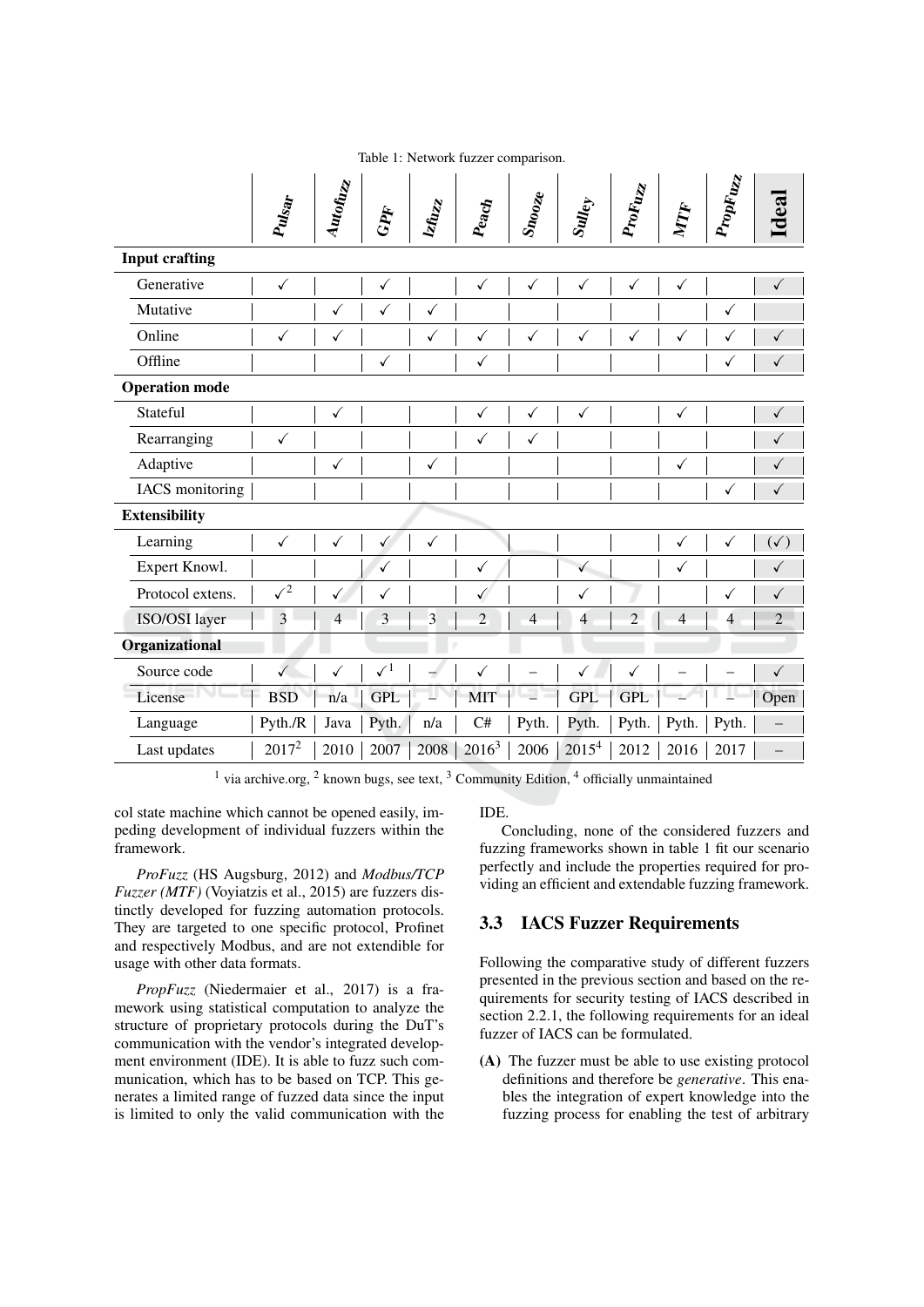systems based on varying technologies.

- (B) The fuzzer must be able to craft the desired input online and offline. Online input crafting is needed to be able to exercise adaptive fuzzing, whereas offline crafting might be needed to prepare input to achieve high transmission rates.
- (C) The fuzzer must be able to be aware of the state of the network protocols. There are many stateful industrial protocols and the fuzzer needs these states to be able to achieve a high coverage of possible device conditions.
- (D) The fuzzer must be able to use knowledge of the protocol procedures to create invalid protocol sequences, enabling fuzzing by rearranging (behavioral). This increases the effectiveness in the testing of network protocol implementations.
- (E) The fuzzer must be *adaptive* in its interaction with the examined DuT. This enables the fuzzer to react on the responses of the device and is needed to reach certain states in stateful protocols.
- (F) The fuzzer must be able to *monitor* the DuT as thoroughly as possible, i.e. on all available interfaces. Especially IACS can exhibit multiple interfaces of different nature, like network or electrical  $I/O$ .
- (G) The fuzzer must be *extensible* to enable the adaption to different test scenarios and different network technologies. The extensibility includes simple ways for adding new protocols by expert knowledge, and optionally by automated learning. Source code availability and suitable, open licensing is also part of the extensibility properties of a fuzzer.
- (H) The fuzzer must be able to craft network packets on the *Ethernet-Layer* (ISO/OSI layer 2), to enable the fuzzing of industrial Ethernet protocols that are often used in the IACS domain.
- (I) The fuzzer shall create reproducible test cases and data. This is important for the availability of repeated testing in order to localize found vulnerabilities and test mitigations.

An *ideal* fuzzer for IACS needs to meet all these requirements. Its properties, resulting from the requirements, are also depicted in table 1. The results in the table also show, that the examined existing fuzzers cover only a subset of the presented requirements. In order to offer an improved and extendable solution. this work aims at providing a fuzzer more suitable to the IACS domain.

#### 4 **DESIGN**

Based on the identified requirements, we present in this section a generic fuzzer which meets the requirements as well as allows the exchanging of its components in order to extend or replace functionality of the framework. Integrated in the ISuTest framework, the fuzzing framework is composed of different ISuTest modules: data generation, protocols, data transmission and monitoring modules. The modules and their interaction are shown in figure 3.



Figure 3: Architecture of the fuzzing framework.

The ISuTest *scanner* interprets a test script which defines a fuzzing test. It initializes the *fuzzer* accordingly to the specified testing functionality. On the one hand, the fuzzer makes use of the *heuristics* to generate the requested input data and puts resulting fuzzing instructions into the *queue*. On the other hand, the fuzzer instructs the *monitor*. Once the fuzzing test is being started, the *protocol instance* pulls fuzzing instructions from the queue and crafts network packets by using scapy/automata (Biondi, 2010) definitions. Concurrently, the protocol sends the packets to the DuT while the monitor observes the DuT's reactions.

All tests conducted with the fuzzing framework must be reproduceable. Therefore, a pseudo random number generator is used, which provides deterministic values depending on a provided seed.

In the next subsections, the design is being explained following the phases of a fuzzing process.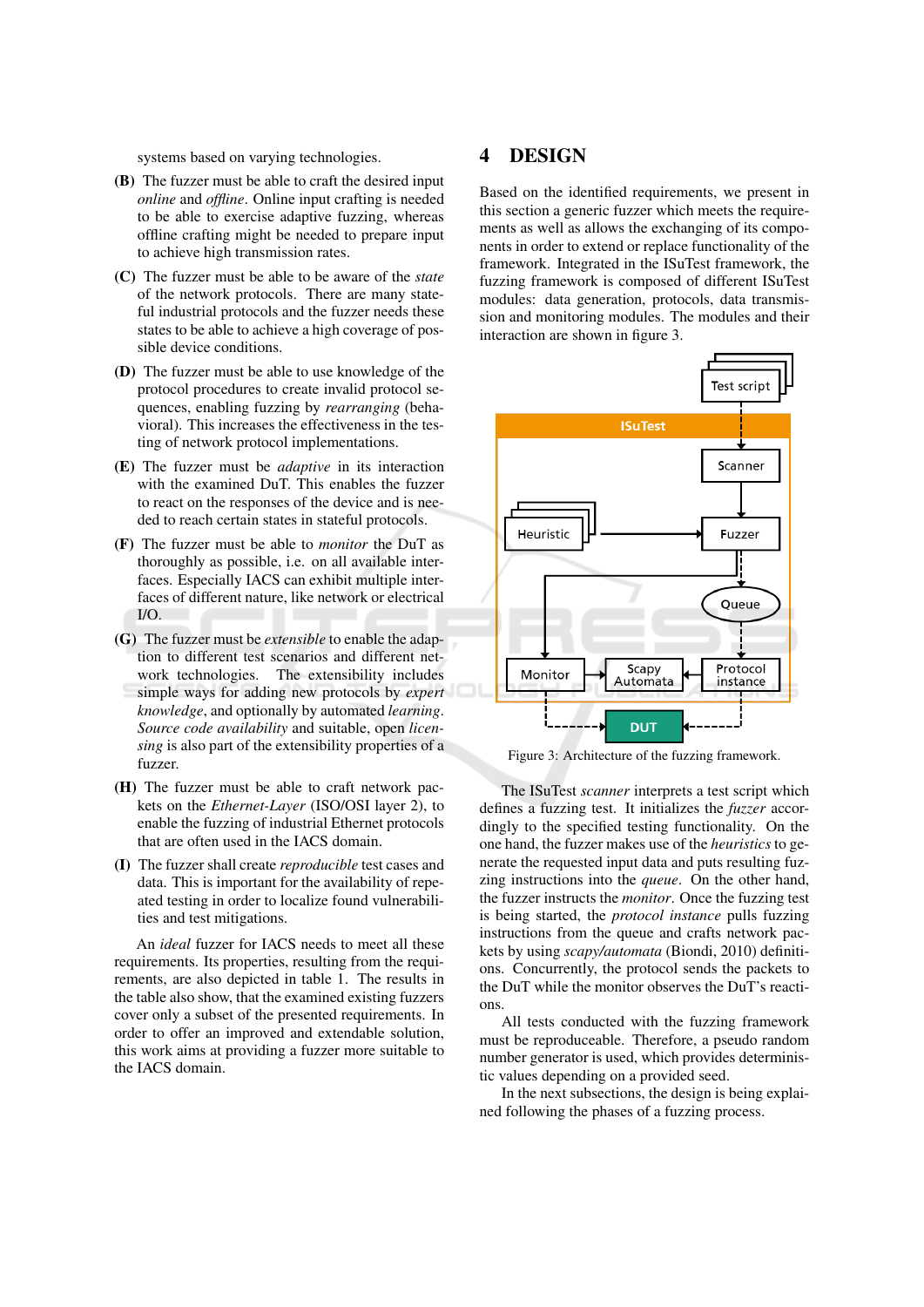## 4.1 Data Generation

The packet formats for the protocols, which are to be fuzzed, are encoded in packet definitions. Modelling of stateful protocols is done with a finite automaton. The automaton must enable state transitions without sending and receiving the packets which are normally necessary for state transitions in order to realize rearranging fuzzing. For generative fuzzing, the state transitions must enforce sending and receiving data according to the protocol. This enables a targeted fuzzing of protocol states which have to be reached before fuzzed data is sent.

The data generation itself is twofold: Fuzzing instructions are generated in the fuzzer module with the help of heuristics, and alteration of valid data in the protocol module within the finite automaton. The fuzzing instructions contain information which field is to be fuzzed and in which manner, i.e. it contains the value the given field is to be applied by the protocol module. The protocol module uses a packet definition to craft a data packet containing the altered value. Lose coupling between fuzzer and protocol with well defined interfaces in-between makes the framework highly flexible. The fuzzer is also logging seed values for every generation of pseudo-random values, enabling to recreation of the same values again.

### 4.1.1 Heuristics

The fuzzer component uses *heuristics* to determine how a field of a given data type is to be fuzzed, whereas the protocol module crafts the altered data. The need for using heuristics results from the impossibility to test every possible value in a reasonable time.

Therefore, promising values have to be chosen. The used heuristics rely on experience from previous projects, e.g. Sulley, and are extendable. Expert knowledge should additionally be used to tailor the heuristics to a given test scenario in order to maximize the chance for finding a vulnerability.

The fuzzing framework currently makes use of four different heuristics. The Integer heuristic produces numbers like 0, the minimum and the maximum value as well as boundary cases at power of 2 minus 1. The *String heuristic* provides, for example, escape sequences, terminal commands and SOL statements. The MAC heuristic creates randomized Mac addresses while the UUID heuristic chooses randomized Universally Unique Identifiers.

#### $4.2$ **Transmission of Data**

The finite state machine, modeling the protocol to be tested, alters fields of given data packets crafted

from the packet definition according to the instructions received from the fuzzer. Instructions are transmitted between the fuzzer and the protocol instance via a queue. This enables the fuzzer and the protocol modules to be separate entities within the ISu-Test framework. The execution of the two entities is loosely decoupled to enable running them asynchronously and increase overall performance of the testing framework. Furthermore, the fuzzer and protocol modules are reusable for other kinds of security tests within the ISuTest framework.

The communication between the fuzzing framework and the DuT is realized by a communication module which provides transparent connectivity on a certain layer. For example, a communication module providing a TCP connection handles the establishment and maintaining of said connection. Based on that connection layer, the protocol modules only need to manage data based on the connection and forward it to the communication module.

#### **Monitoring of the DuT** 4.3

White box fuzzers have access to the internal state of the subject under test, e.g. by using a debugger to observe the reactions of a program to fuzzed input. Industrial devices however do not offer the possibility to observe internal reactions to a certain input. Instead, the state of the DuT has to be inferred by monitoring interfaces which it provides. This includes the Ethernet interface over which it communicates with the fuzzing framework, as well as other data buses and I/O.

By running a known program on the DuT, the expected output of the DuT can be compared with the actual output in order to detect vulnerabilities of the DuT. Monitoring of analogue and digital I/O requires appropriate measurement and processing of the signals in order to be logged and used in the fuzzer. In particular, the rate of false positives arising from measurement inaccuracies must be kept to a minimum.

#### 4.4 **Fuzzing Procedure**

The fuzzer operates in two modes: synchronous or asynchronous. When operating synchronously, the fuzzer checks the state of the DuT after each instruction, respectively after each sent data packet. A more time efficient way of monitoring the DuT's health is monitoring it asynchronously, after a bulk of data packets has been sent. Since the fuzzer and the protocol is decoupled, the fuzzer requests the health information about the DuT instead of being notified and can only map anomalies to messages which have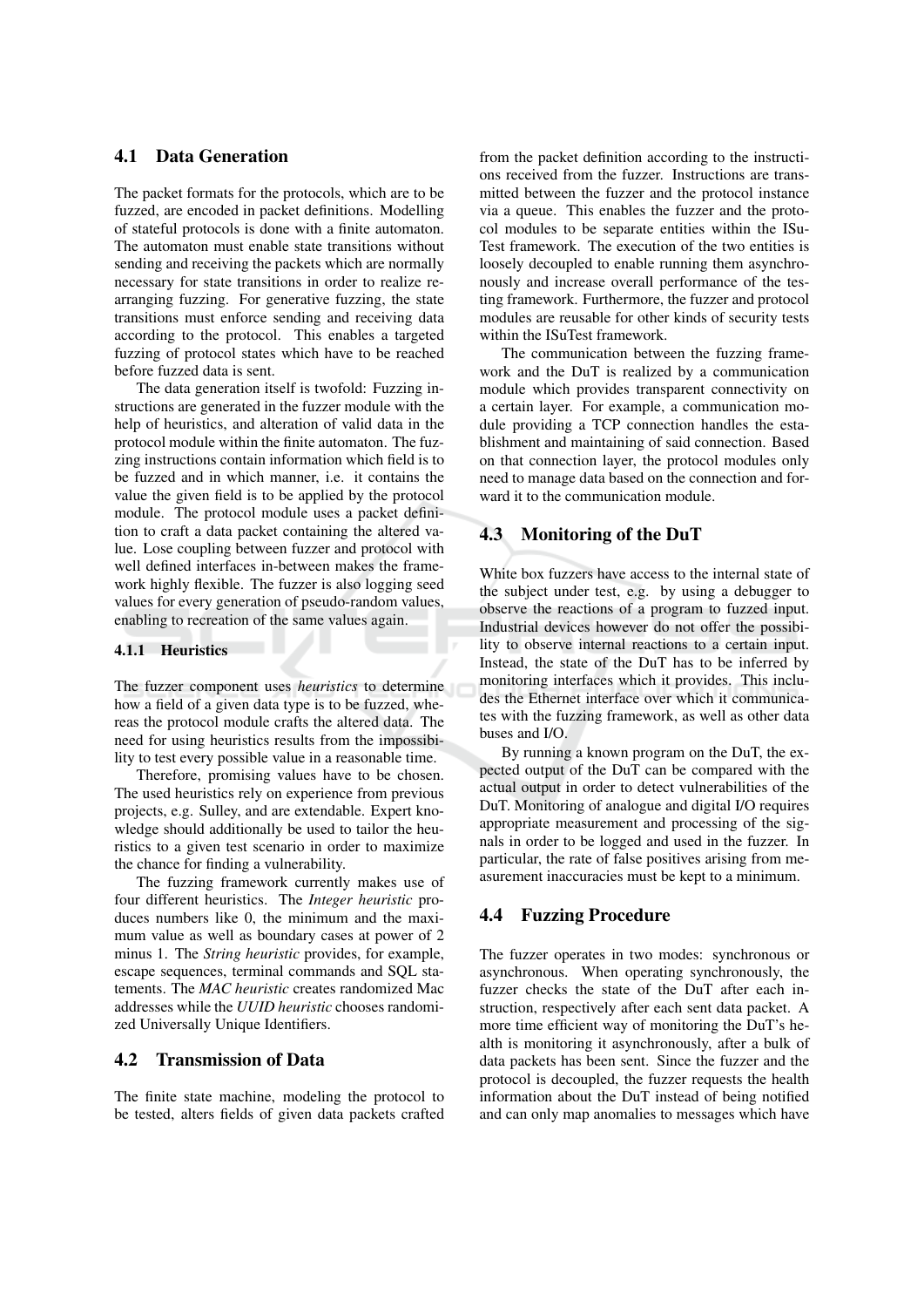been sent since the last check. A tradeoff between efficiency and accuracy is found here in order to increase the number of performed tests to a reasonable number.

After every monitoring check with a positive result, a well-defined state must be reached by the DuT. Resetting the DuT enables the fuzzing to be targeted to a certain state. The efficiency of fuzz testing is increased by selectively fuzzing states of a stateful protocol instead of sending fuzzed data without consideration of the DuTs state. Without considering the protocol state machine, a deep exploration of said state machine is not feasible since most of the fuzzed data resets the DuT into an initial state

#### 5 **EVALUATION**

In this evaluation, the properties of the presented fuzzer will be compared to the requirements, as presented in section 3.3. For a practical evaluation, the fuzzer was also used to test multiple IACS, which will also be described in the following sections, including the test results.

#### $5.1$ **Requirement Evaluation**

The presented fuzzer design uses protocol descriptions, including structure of individual packets and logic of the protocol sequences (section 4), and is able to generativly create the test data, satisfying requirement (A). The test data can be generate online, during the the test execution, or offline, as demanded by requirement (B).

The design enables the fuzzing of stateful protocols as well as behavioral fuzzing by rearranging packet sequences (section 4.1) and thus satisfies requirements  $(C)$  and  $(D)$ . Through the usage of Scapy/Automata, as well as modules from the ISu-Test framework, the responses of the DuT are available to the fuzzer (section 4.2) and enable the adaption to these reactions, fulfilling requirement (E).

As described in section 4.3, the fuzzer is able to monitor a wide range of the output possibilities of the DuT, ranging from network responses to digital and analog I/O, satisfying requirement (F). This form of protocol description format also enables the fuzzer to adapt to new test scenarios, including additional protocols, as demanded in requirement (G).

The fuzzer is based on open source technology, enabling open adaption to new technologies (requirement (G)). Based on Scapy/Automata, the fuzzer is able to craft packets from the Ethernet layer upwards and enabling the implementation of typical automation protocols (requirement (H)). Requirement (I) states the reproducibility of test cases, which the presented fuzzer can satisfy by logging configuration and seed values, as described in section 4.1.

#### $5.2$ **Test Bed Evaluation**

The fuzzer has been implemented in Python 3 as ISu-Test modules. It makes use of Scapy definitions for network and automation protocols. States of automation protocols, in particular PNIO, have been implemented using Automata in Scapy.

Four PNIO bus couplers were selected as DuTs to perform the evaluation. Bus couplers are used to operate and control remote periphery in terms of digital and analog signals. In PNIO terminology, the bus couplers act as PNIO devices which are managed by a PNIO controller.

### 5.2.1 Testing Methodology

The test bed in which the evaluation took place, following the ISuTest specification, consists of the devices depicted in figure 4. Depicted in the center, the industrial network Switch is providing communication.

Above the switch, the infrastructure components are shown: The Test device, a Linux-based PC, runs the ISuTest framework. A programmable logic controller (PLC) acts as *IO device* which monitors the digital outputs of the DuTs. Finally, the Remote controllable power supply (RCPS) is used to reset the DuTs automatically. Below the switch, there are the four bus couplers labelled as *DuT 1 to 4*.



Beside the switch, the DuT master is depicted with a dashed connection. Initially, the DuT master is used as PNIO controller which runs the automation process and controls the four DuTs as PNIO devices. The automation process emits a reference signal on one digital output of every DuT. It consists of three repeating cycles in which the first one is a 1 and the next two ones are a 0 each. This cycle is based on the EDSA CRT definition, as mentioned in section 2.

In the setup phase, the Test device observes the communication setup between the DuT master and the DuTs. During the testing phase, the Test device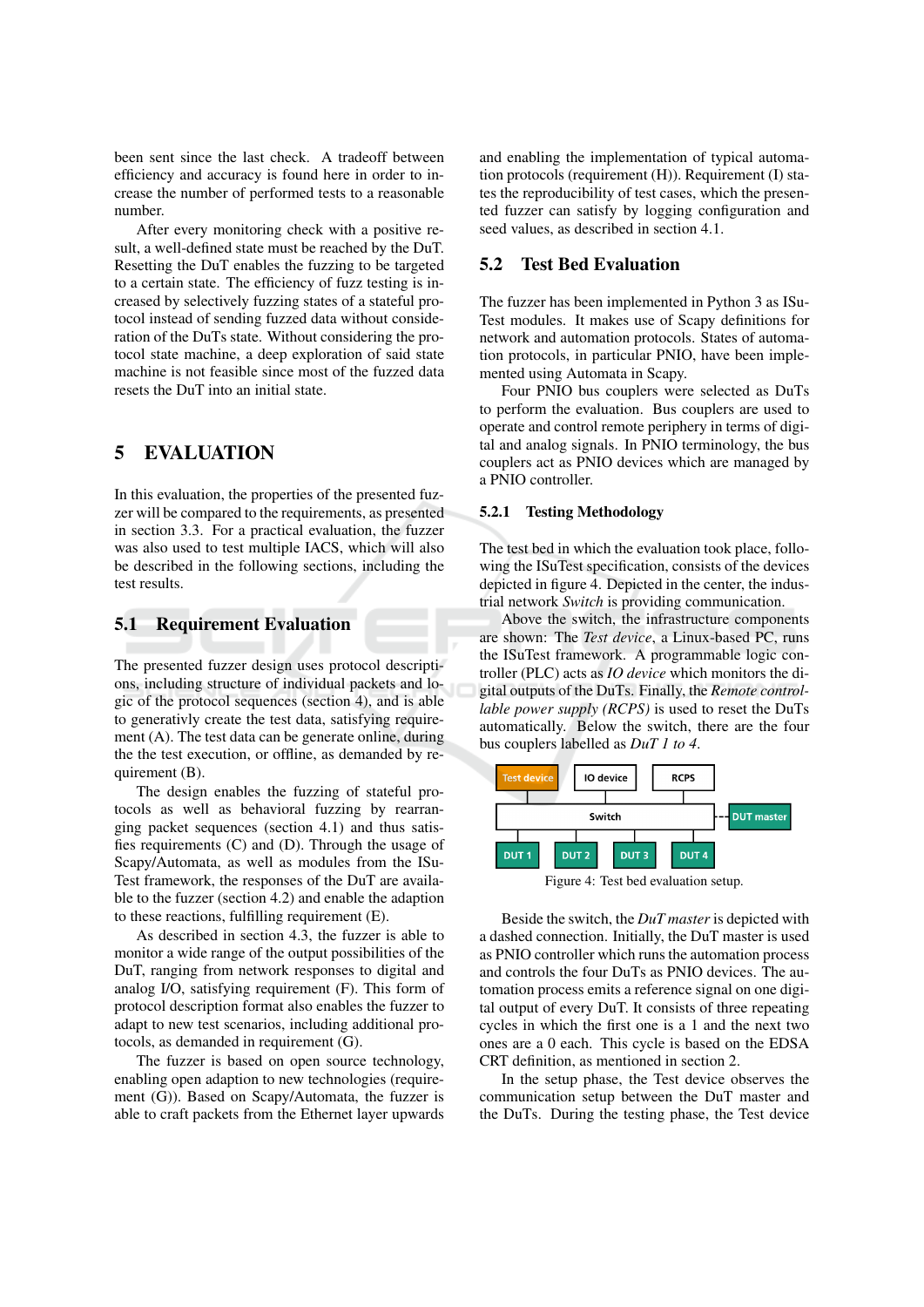spoofs both the MAC and the IP address of the DuT master while the DuT master gets disconnected physically from the switch. The spoofing enables the Test device to act as the legitimate PNIO controller for the DuTs. This is important because it allows for setting up a valid communication between the Test device and the DuTs, which ensures that the DuTs process the fuzzed packets as intended.

### **5.2.2 Essential Services Monitoring**

ISuTest monitors the functionality of the DuTs while those are being tested. In table 2, the essential services of the DuTs 1 to 4 that are taken into account are listed. A check mark represents the fact whether the DuT supports the respective service.

Table 2: Essential services provided by the DuTs and checked by ISuTest.

| <b>Service</b>    |  |  |
|-------------------|--|--|
| Ping              |  |  |
| Web server        |  |  |
| Digital Output    |  |  |
| <b>CM</b> Connect |  |  |

Ping tests are performed by the ICMP module from ISuTest. It sends ICMP echo requests and waits for echo replies. Checking the availability of the webbased management interface is performed by ISu-Test's HTTP module. It requests the home page of the DuT and checks the HTTP status code.

In order to check for the digital output, the reference signal is being used. The digital output pin of the DuT is connected to a digital input pin of the IO device. The Digital IO module checks for both the existence of the test signal and its jitter.

Checking for the PNIO-CM Connect functionality is the most complex part, because it consists of more than one single request and response packet but includes different protocols. It makes use of the PNIO module being described in the following and checks whether the real-time communication lasts at least three seconds.

### 5.2.3 Test Execution

The fuzzing tests have been performed on each DuT for the following four protocols: PNIO-DCP, PNIO-CM and PNIO-RT, as an example for industrial automation protocols, and IPv4, as an example for an internet protocol.

Table 3 represents an example for a PNIO-DCP network packet requesting the identification of a

Table 3: Example of the fuzzing configuration of a DCP message requesting the identification of a PNIO device (IdentReq). Length in bit, coverage in %.

| Name         | Len. | Heur.   | Iter. | Cover.    |
|--------------|------|---------|-------|-----------|
| FrameID      | 16   | Integer | 2000  | 3,05      |
| ServiceID    | 8    | Integer | 256   | 100       |
| Service-Type | 8    | Integer | 256   | 100       |
| xid          | 32   | Integer | 2000  | $\ll 0.1$ |
| ResponseDel. | 16   | Integer | 2000  | 3,05      |
| DCPDataLen.  | 16   | Integer | 2000  | 3,05      |
| blockType    | 16   | Integer | 2000  | 3,05      |
| dcpBlockLen. | 16   | Integer | 2000  | 3,05      |
| blockInfo    | 16   | Integer | 2000  | 3,05      |
| nameOfStat.  | 1152 | String  | 2500  | $\ll 0.1$ |
|              |      | Sum     | 17012 |           |

PNIO device with the respective nameOfStation as the identifier. Starting with the name and the length (in bit) of a field, the following columns represent the applied heuristics, the number of iterations performed while testing and the resulting coverage of the search area in percent.

As one can see, the bigger the fields, the smaller the coverage of the overall value space. Since there are defined multiple block types for getting and setting configuration options, the number of fuzzing iterations for the PNIO-DCP protocol multiplies.

Table 4: Excerpt of the fuzzing configuration of a PNIO-CM Connect request message. Length in bit.

| <b>Name</b>                  | Len. | Heur.      | Iter. |
|------------------------------|------|------------|-------|
| args_max                     | 32   | Integer    | 2000  |
| args_length                  | 32   | Integer    | 2000  |
| max_count                    | 32   | Integer    | 2000  |
| offset                       | 32   | Integer    | 2000  |
| actual count                 | 32   | Integer    | 2000  |
| block_type                   | 16   | Integer    | 2000  |
| block_length                 | 16   | Integer    | 2000  |
| block_version_high           | 8    | Integer    | 256   |
| block version low            | 8    | Integer    | 256   |
| ARType                       | 16   | Integer    | 2000  |
| <b>ARUUID</b>                | 128  | UUID       | 2000  |
| SessionKey                   | 16   | Integer    | 2000  |
| <b>CMInitiatorMacAdd</b>     | 48   | <b>MAC</b> | 2000  |
| <b>CMInitiatorObjectUUID</b> | 128  | UUID       | 2000  |
|                              |      |            |       |

Table 4 represents the fuzzing of PNIO-CM as an example for a stateful network protocol. The depicted network packet shows an excerpt of a Connect request from the DuT master to the DuT. The PNIO-CM-related part of the packet has 80 distinctive fields with a total length of 1,232 bit. In order to fuzz all possible configurations, one had to fuzz  $2^{1,232}$  pac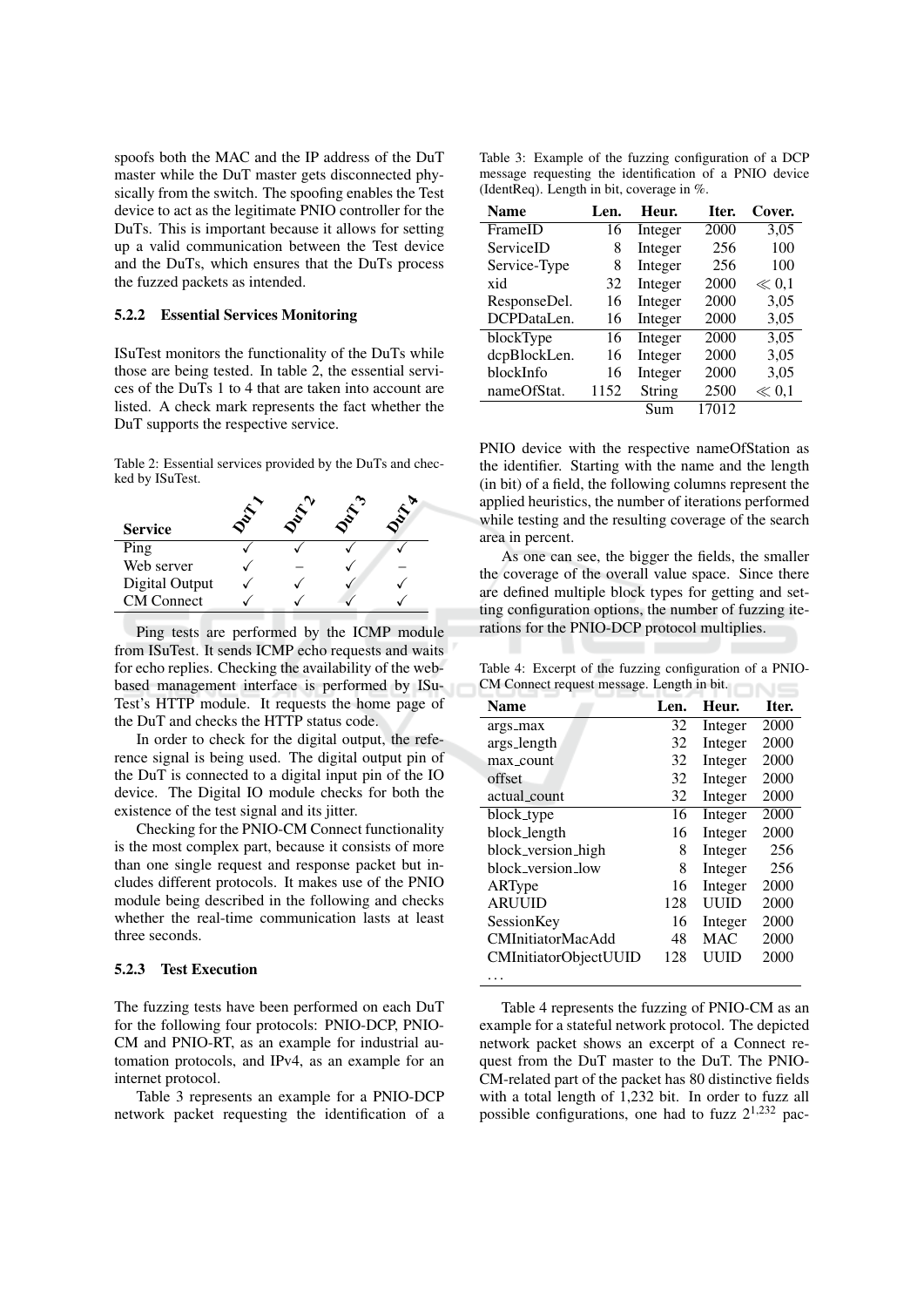kets ( $\approx$  7.4 · 10<sup>370</sup>). Using the heuristics, this amount of test cases can be reduced to 106,000, which can be conducted in a reasonable amount of time.

### 5.2.4 Vulnerability Discoveries

During the execution of the fuzzing tests, we discovered multiple vulnerabilities in each of the DuTs. On the one hand, there were expected vulnerabilities which are present in the DuTs because they originate from weaknesses in the design of PNIO. A prominent example for this, which is also mentioned in (Pfrang and Meier, 2017), is a DCP Set request which changes the name of the PNIO device (nameOfStation). Since there is limited use in testing if the communication breaks if the device is renamed to  $a$  or  $b$  or  $c$ , we limited those test cases.

On the other hand, we discovered vulnerabilities which are located in the implementation. As an example, we will describe a vulnerability in the PNIO-CM protocol which two DuTs have in common. When setting up an application relationship, both communication partners configure the frequency in which they exchange real time data messages. The respective parameter is called SendClockFactor and defined in a 2 byte field.

When setting this parameter to the values of 8, 9, 10, 11 or 65524, two DuTs crash and reboot with all status LEDs flashing shortly. Usually, devices loosing a connection have to send alarm frames. This does not work either. The monitoring also confirms that neither are the devices pingable nor can their web server be reached. Their digital outputs stop working and the a CM connect is not possible for half a minute.

In real factories, it is common to fix failures of automation equipment by power cycling the respective device. But this vulnerability cannot be fixed by this means, because the device has lost its device name which is indispensable in a PNIO communication. Probably those values cause a memory corruption. In order to cure this behaviour, one has to reset the device name using the PNIO-DCP protocol.

#### **CONCLUSION** 6

Security testing for IACS is crucial. By detecting vulnerabilities and fixing them before they can be abused by attackers, manufacturers can improve the overall security of automation systems. The ISuTest framework enables developers to perform security tests on their IACS automatically. Fuzzing is another, interesting technique to discover vulnerabilities. By adding this functionality to the ISuTest framework, its effectiveness in finding vulnerabilities could be improved extraordinarily.

Within this work, first, available fuzzers and fuzzing frameworks have been characterized and compared. Then, requirements for effective fuzzing of IACS, based on existing security testing requirements, were developed. By comparing the studied fuzzers to these requirements, it was shown that none of the fuzzers fulfilled them completely. As a result, a new fuzzer was developed and described in this paper, which can be integrated into the ISuTest framework as well as meet the requirements for an ideal IACS fuzzer

During the evaluation, it was shown that the new fuzzer is able to fulfill these requirements. The fuzzer was evaluated further by setting up a test bed and conducting fuzzing test against multiple Profinet devices. During this evaluation, several vulnerabilities could be discovered. The fact that two devices suffered from the same vulnerability stresses the importance of security tests not only for developers but also for integrators of IACS. As shown, the fuzzing framework proved its usefulness successfully.

## **6.1 Future Work**

During this work, it became clear that future work should focus on the precise description and classification of the vulnerabilities. This is important to be able to clearly classify detected vulnerabilities and report them to the manufacturer of the device. This includes formal methods taking into account the special requirements for IACS.

Further work needs also to be put into the definition of new protocols following the presented fuzzer definition. As the IACS domain consists of highly heterogeneous technology, it is important to cover as many technologies and protocols as possible.

## **REFERENCES**

- Amini, P. and Portnoy, A. (2007). Sulley: Fuzzing framework. http://www.fuzzing.org/wp-content/ SulleyManual.pdf. [Online; accessed 2016-10-23].
- Banks, G., Cova, M., Felmetsger, V., Almeroth, K., Kemmerer, R., and Vigna, G. (2006). SNOOZE: toward a stateful NetwOrk prOtocol fuzZEr. In International Conference on Information Security, pages 343-358. Springer.
- Biondi, P. (2010). Scapy documentation.  $http://$ www.secdev.org/projects/scapy/doc/. [Online; accessed 2017-11-07].
- BlackHat (2017). Fuzzing for vulnerabilities. https://www.blackhat.com/us-17/training/fuzzing-forvulnerabilities.html. [Online: accessed 2017-11-07].